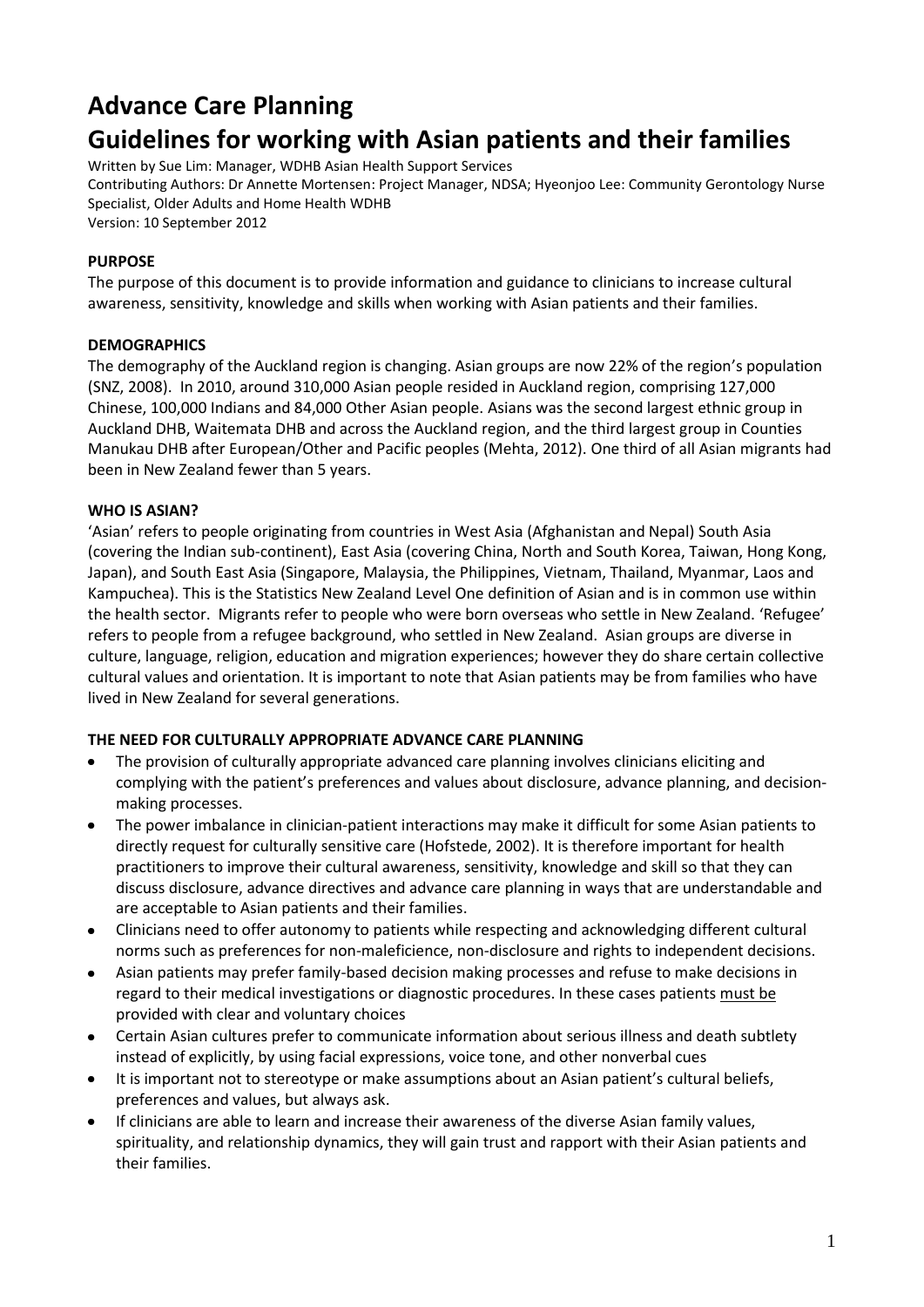### **GUIDELINES TO DEVELOP TRUST AND RAPPORT (CLINICIAN-PATIENT RELATIONSHIP)**

The following should be considered:

- Showing an interest in the patient's cultural heritage.
- Knowing the *cultural affiliations* of your patients and what language and /or dialect they speak.
- Acknowledging the patient's status, in particular, for adult or elderly Asian patients by, addressing them using a formal title and surname.
- Understanding the patient's cultural orientation or level of acculturation.
- Understanding the definition of family (extended or nuclear) and relationships (marital, parent-child, sibling).
- Understanding how migration has impacted on the patient's family structure or system.
- Understanding the patient's attitudes toward advance directives, advance care planning and end-of-life care.
- Understanding religious and spiritual belief systems.
- Understanding views of suffering and afterlife.
- Understanding that there may be complex and sensitive cases where the views of an Asian patient's family members differ from clinicians about the obligation to prolong end of life care for their loved ones.
- Not assuming that the patient has an understanding of the New Zealand health and legal system and health professional roles.
- Consulting with families as well as individual patients, if family members are available.
- Exploring the locus of decision making.
- Exploring the patient's understanding of confidentiality.

## **GUIDELINES FOR DISCUSSING ADVANCED CARE PLANNING**

The following should be considered:

- Understanding the patient's preference in relation to disclosure of diagnosis and prognosis
	- o Autonomy (patients prefer to function independently).
	- o Non-maleficence (the family prefers to protect the patient from the emotional and physical harm caused by direct communicating bad news and addressing death and end-of-life care).
	- o Beneficence: (family prefers to encourage the patient's hope even in the face of terminal illness).
- Using specific scenarios to enhance understanding and reflection and to guide advance care planning. In the discussion, it is essential to explain to the patient the meaning behind medical jargon for example what a "do not resuscitate" order is.
- When explaining the risks and benefits of different treatment options, having a deeper discussion to explore the patient's values and preferences related to health and treatment in general and in specific situations.
- Using an interpreter if patients and /or family members do not understand English to explain advance directives, enduring powers-of-attorney and advance care planning.
- Providing translated information to the patients and/ or family members.  $\bullet$

## **GUIDELINES TO IMPROVE COMMUNICATION**

The following should be considered:

- Differences in communication patterns (direct versus indirect, nonverbal communication and gestures)  $\bullet$
- Speaking clearly and slowly, avoiding jargon.
- Using open ended questions to avoid a "Yes" or a "No" answer.
- Checking for the patient's comprehension especially when requiring consent or decisions.
- Accessing a professionally trained interpreter to assist communication with limited or non-English speaking patients, instead of using a family member when dealing with sensitive issues that require understanding and consent from the patients/family members.
- Knowing how to work with interpreters effectively.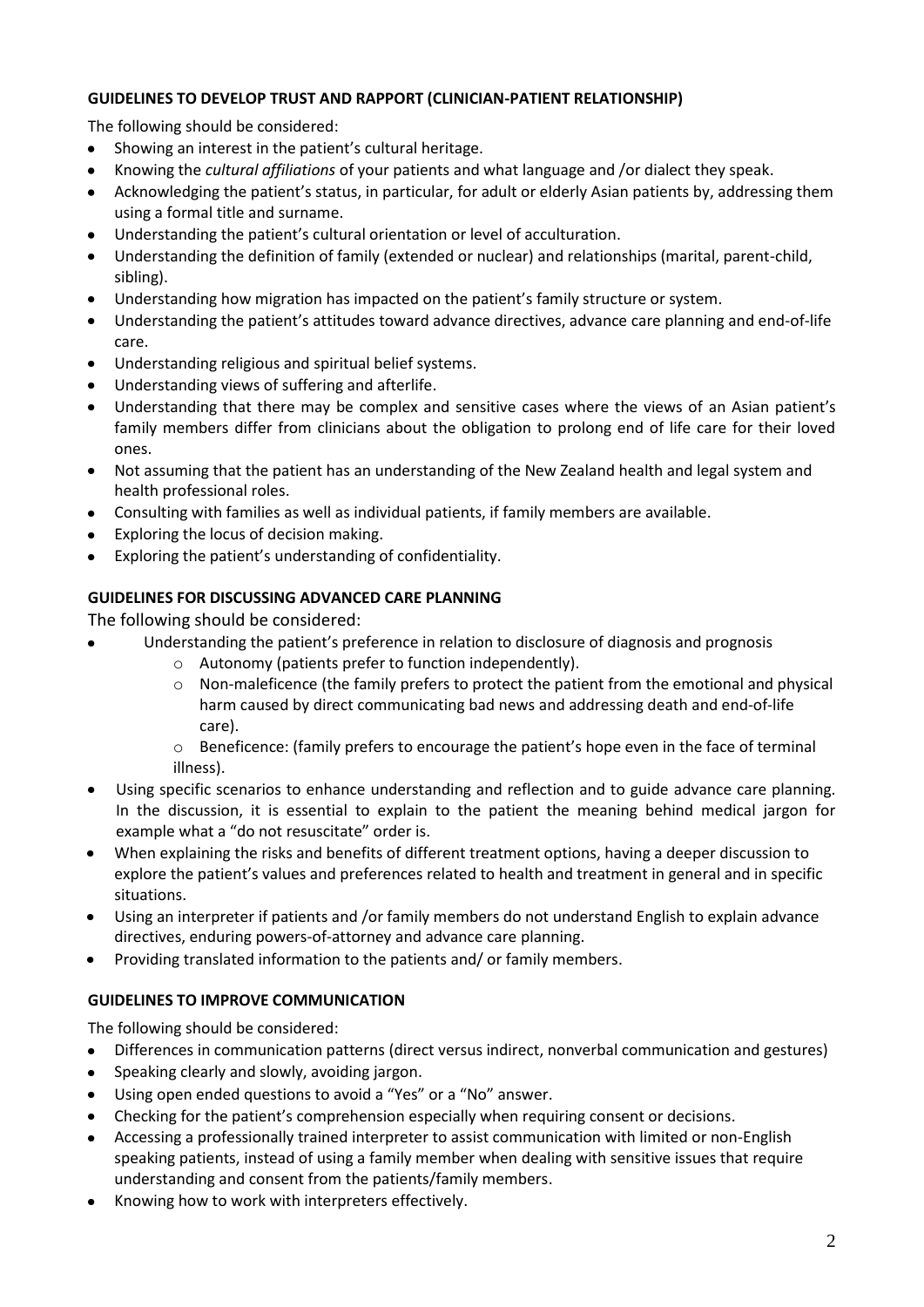Providing Advance Care Planning information to non-English speaking Asian patients and their families in their own language.

## **Suggested questions to broach advance care planning**

- I'd like to talk to you about something I try to discuss with all of my patients. It's called advance care planning. Advanced care planning will help both of us to understand your values and preferences for health care if you become seriously ill.
- Can you tell me about your current illness and how you are feeling?
- Who would you trust to make decisions for you should you become mentally incapacitated?
- What fears or worries, if any, do you have about the future?
- In thinking about the future, have you thought about what is your preferred place of care as your illness gets worse?
- What would give you the most comfort and meaning when your life draws to a close?

#### **Suggested approach to manage communication about serious illness and bad news:**

- Ask patients about the cultural issues that may affect communication of bad news and treatment *(before and not after the patients are sent for medical investigations).*
- Ask patients if they would like to be directly informed of the results of medical investigations. (NB. Clinicians must let patients know that they are obligated to inform/discuss the patient's condition with the patient directly, unless they prefer otherwise).
- Ask patients how they would like treatment decisions to be made. *(At this point, the clinician should determine the extent to which patients/family members wish to be involved in treatment decisions. If a patient prefers that family members receive information, find out which family member(s)).*
- Ask patients and /or family members about their attitudes toward written advance directives, enduring powers-of attorney and advance care planning *(At this point, it is important to promote the importance of advance care planning and the benefits).*
- Inform patients and/or family members about the availability of written advance directives, enduring powers-of-attorney and advance care planning information.
- Ask the patient or family if there is a preferred approach for making decisions on the patient's behalf.

NB: All this information should be documented in the patient's medical record

#### **Suggested approach to managing when family members are in conflict with medical views about what constitutes optimum qualify of life and end of life treatment or care**

- $\bullet$ Ask about the views of family members and why, when further treatment is already futile, they need to comply with the wishes of the loved ones not to withdraw treatment or life support; or their reason(s) for not wanting to withdraw treatment or life support for the patient (when acting as the decision-maker).
- Listen and hear their values and views respectfully.
- Explain the medical view as to why stopping treatment or life support is in the best interests of the  $\bullet$ patient and explain what quality of life means (some Asian cultures value quantity of longevity more than quality of life).
- Demonstrate awareness and understanding of their need to do their very best for their loved one;  $\bullet$ negotiate and balance the medical, legal and cultural views to help family members accept medical advice offered with empathy and compassion and to help them reduce their anguish about potentially not fulfilling their obligation to do the best for the patient from their perspective

#### **GUIDELINES TO WORK WITH INTERPRETERS EFFECTIVELY**

The following should be considered:

- **Before the session: Pre-brief interpreters** 
	- o Introduce yourself and your role.
	- $\circ$  Identify a leader for the session if more than one health professional is attending.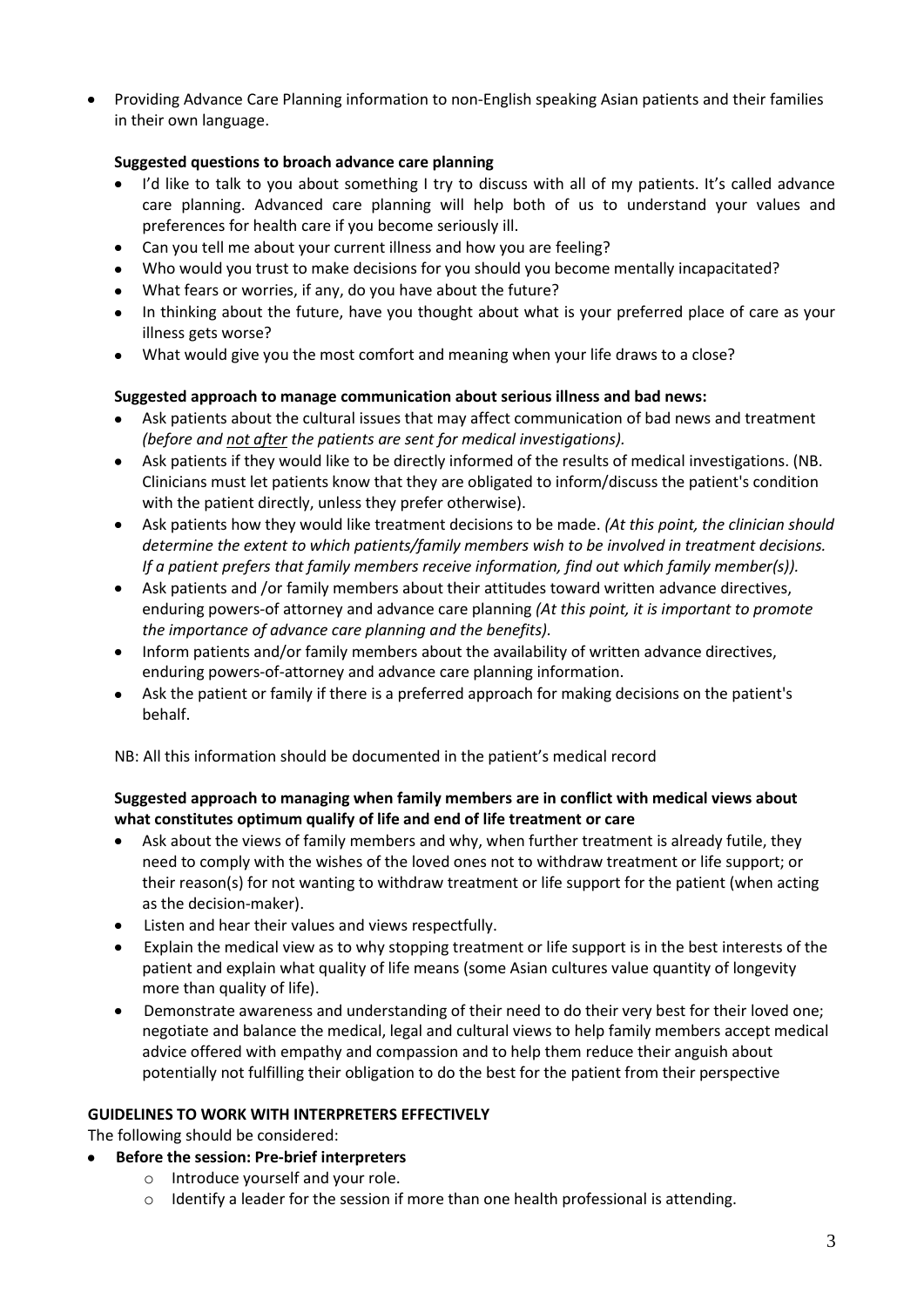- o For face to face sessions, arrange an appropriate seating arrangement to facilitate the communication.
- o Brief interpreter on the purpose and objectives of the session.
- o Agree to use consecutive interpreting mode.
- $\circ$  Brief all attendees on the confidentiality protocol (this also includes not discussing the patient in the session).
- o Obtain the cultural background from the interpreter if necessary, for example if you wish to understand cultural issues when disclosing bad news to the patient.
- $\circ$  If needed ask the interpreter about the cultural context in which the patient is being given information and how best to give the information.

## **During the session (Briefing): Setting ground rules**

- $\circ$  Introduce the interpreter and explain your role and the interpreter's role to the patient (include the fact that everything said in the session will be interpreted i.e. no private discussions between parties during the session).
- o Assure the patient that the rule of confidentiality applies to both the practitioner and the interpreter.
- o Establish ground rules for speaking *through* the interpreter (i.e. not *to*).
- o For face to face sessions, maintain eye contact with your patient (if appropriate) not with interpreter.
- o Expect the interpreter to use the 1st person singular when interpreting.
- $\circ$  Direct the questions/statements to the patient or family, and not directly to the interpreter.
- o Do not enter into direct conversation with the interpreter.
- $\circ$  Do not ask the interpreter for their opinion (except for cultural clarification).
- o Pause at regular intervals for the interpreter to assimilate and interpret.
- $\circ$  Allow enough time for the interpreter to convey information (it may only take 3 words to explain but it may take more time for the interpreter to convey the information in their language).
- o Use short sentences
- **After the session (De-brief):** Clinicians can ask for a de-briefing to clarify any cultural issues, interpretation of words or concepts.

#### **GUIDELINES FOR PROVIDING CULTURALLY SENSITIVE CARE**

The following should be considered:

- Listening and observing.
- Not being judgemental.
- Not assuming.
- Not discriminating.
- Not stereotyping.
- Not being ethnocentric.
- Being careful when generalising.
- Having appropriate cultural attitudes.

#### **COMPETENCIES**

Clinicians need the following competencies to provide culturally appropriate Advance Care Planning for Asian patients and families:

- Be culturally competent working with Asian patients and families.
- $\bullet$ Have an ability to develop rapport and trust with Asian patients and family members when broaching advance care planning.
- Have an ability to communicate effectively with Asian patients and their family members when broaching advance care planning.
- Have an ability to communicate information about serious illness and bad news appropriately.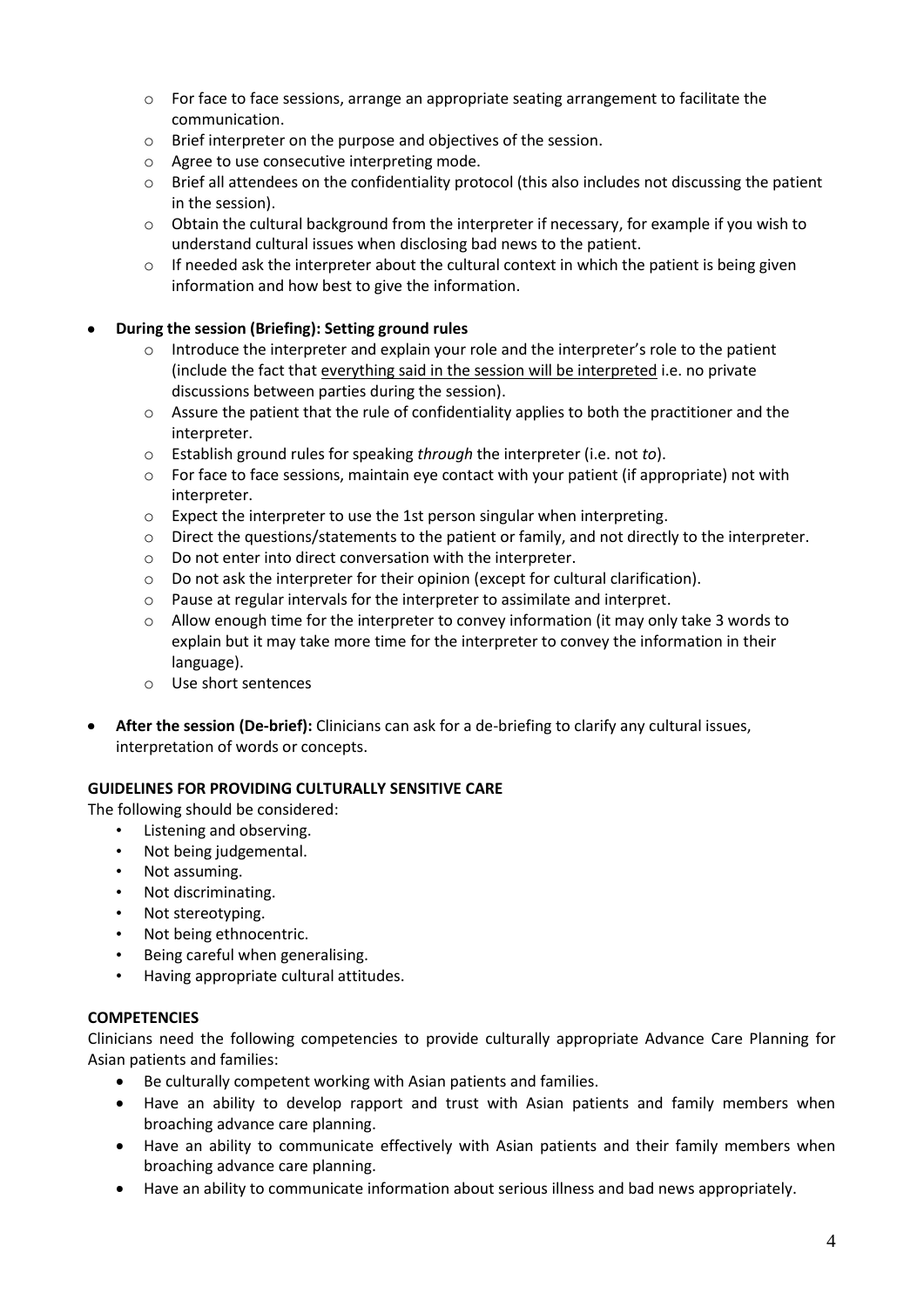- Have an ability to manage a situation when faced with conflict between family members and  $\bullet$ clinicians about the decision not to withdraw treatment and life support.
- Have an ability to assess if an interpreter is needed and to access and to work with interpreters effectively, when required.
- $\bullet$ Have an ability to source and provide information to Asian patients and their families in their own language.

#### **RESOURCES FOR HEALTH PRACTITIONERS WORKING IN THE AUCKLAND REGION**

- For health practitioners employed by Waitemata DHB, Auckland DHB and Counties Manukau DHB, as well as primary health organisations and primary care organisations working in the area of advanced care planning, they can access the following accredited CALD cultural competency training which are available face to face or via e-learning (WDHB, Asian Health Support Services, 2010). Go to [www.caldresources.org.nz](http://www.caldresources.org.nz/)
	- CALD 1: Culture and Cultural Competency  $\bullet$
	- CALD 2: Working with Migrant Patients
	- CALD 3: Working with Refugee Patients
	- CALD 4: Working with Interpreters
	- CALD 7: Working with Religious Diversity
	- For Auckland region clinicians: online cross-culture toolkits
	- Go to CALD Resources [www.asianhealthservices.org.nz](http://www.asianhealthservices.org.nz/)
	- Death and Dying Information from Different Asian Cultures and Religions  $\bullet$ [www.caldresources.org.nz](http://www.caldresources.org.nz/)
	- See Appendix 1: Cultural perspectives and religious beliefs that influence the acceptance of advance care planning and the management of end of life care for Asian patients
- For Waitemata DHB clinicians: culture-specific resources available includes
	- Waitemata DHB Asian Patient Support Service [www.asianhealthservices.org.nz](http://www.asianhealthservices.org.nz/)
	- Waitemata DHB Interpreting Service: WATI[S www.watis.org.nz](http://www.watis.org.nz/)
- For Auckland DHB clinicians: culture-specific resources available includes
	- Auckland District Health Board Interpreting Service Website[: https://interpreters.adhb.govt.nz](https://interpreters.adhb.govt.nz/)
- For Counties Manukau DHB clinicians: culture-specific resources available includes
	- Counties Manukau District Health Board Interpreting and Translation Service [phip@cmdhb.org.nz](mailto:phip@cmdhb.org.nz)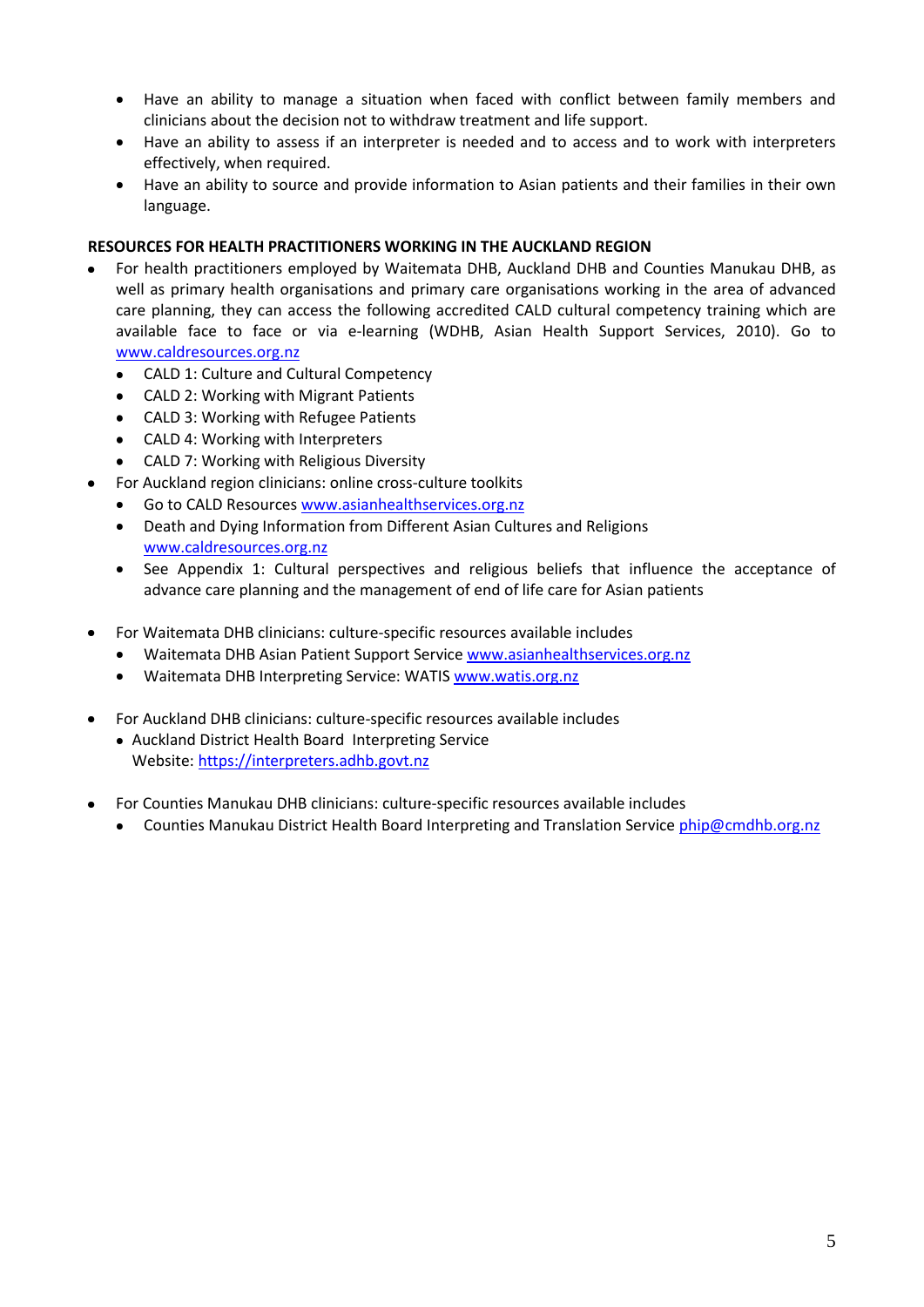#### APPENDIX 1

#### **CULTURAL PERSPECTIVES AND RELIGIOUS BELIEFS THAT INFLUENCE THE ACCEPTANCE OF ADVANCE CARE PLANNING AND THE MANAGEMENT OF END OF LIFE CARE FOR ASIAN PATIENTS**

Clinicians need to understand the actual influence of culture on an Asian patient's value systems, attitudes and beliefs, and that we do not stereotype that all Asian patients as having the same worldview. Clinicians need to understand the degree of acculturation and the strength of ties with traditional beliefs when working with an Asian patient and their family members.

#### **OVERVIEW**

- Asian is not a heterogeneous group.
- Asian groups are very diverse in terms of cultural beliefs, customs, religious practices, education, acculturation level and social structures.
- Within each of the Asian sub groups, Asian Chinese and Asian Indian are heterogeneous in nature.
- In New Zealand, Chinese migrants mainly come from China, Hong Kong, Taiwan, Malaysia, Singapore, and Vietnam, whereas Indian migrants mainly come from India, South East Asian countries and Fiji.
- There is no typical Asian traditional family system.
- There are different customs and religious beliefs in Asian countries that influence death and funeral practices.
- There are different views, values and preferences when addressing end of life issues and serious illness
- One of the barriers cited by Asian patients is incompatibility of advance care planning with religious beliefs (Lip, 2009).

#### **Chinese Perspective** (Con, 2007; Htut, 2007; Lip, 2009; Tse, 2003)

- Advance directives, prolongation of life:
	- Advance directive is uncommon.
	- Have difficulty conceptualizing Advance Care Planning
	- Families would make every attempt to prevent someone from dying and may prefer a relative to stay in the hospital so that resuscitation is attempted at the last minute (usually because they do not want to feel guilty at not doing enough for the loved one during the end of life period)
- Quantity of longevity is more important than quality of life.
- Patient Autonomy: Physician and family-based decision making is preferred over patient autonomy
- Respect/Protection of Elders/Filial Piety:
	- May lead not to informing patients of illness to protect them, reluctance to place them in long-term care, reluctance to discuss Advance Directives
- Communication:
	- Disclosing diagnosis: often conveyed to family first, sensitivity and subtleness important because the family believes that the loved one may give up their will to live or may be upset and not be happy for the remaining period of the time.
	- Chinese who are deeply influenced by traditional Chinese culture, do not like discussing taboo subjects such as death, dying and cancer issues. They would prefer indirect nuances over truth telling. They believe that discussing death and dying may lead to something bad.
	- Some elders do not want to be a burden to their children. Medical professionals need to use care and be aware of their patient's beliefs in approaching these issues with Chinese elders or their families.
- Role of family in caring:
	- Family oriented.
	- Decision making is traditionally expected of the husband or oldest son.
	- Caring for the sick and dying is the duty of the family.
	- It is also important to ask about whether there is an accepted family decision-maker (Yeo, 1995).
- Home, hospice, or hospital
	- Home preferred, but hospice use can be encouraged.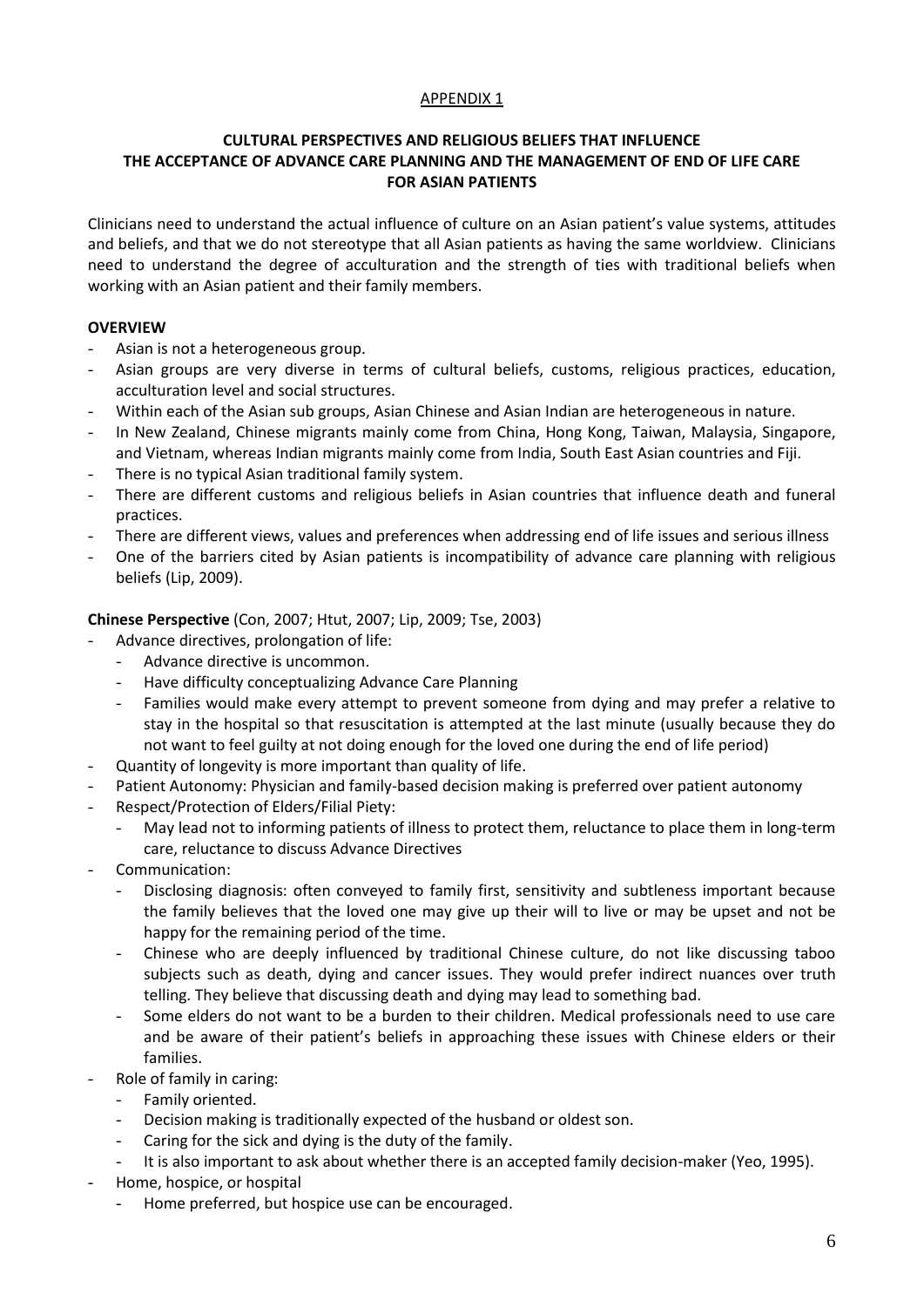- Post mortem and organ donation: Resistance toward organ donation may result from the concept of keeping the body whole for the afterlife, and out of respect. Attitudes can change depending on degree of acculturation.
- Philosophical teachings and their beliefs about death and after-life:
	- Confucian: `willing to die to preserve virtue': One should not be afraid of death. If a non-virtuous act is needed to preserve life, one would rather die.
	- Taoist: `life and death unified': Life and death are natural processes. One becomes part of nature upon death, and one needs not grieve when facing death.
	- Buddhist: `belief in new life after death': Death is part of the process of the wheel of rebirth. Death is a way to Nirvana.
	- Chinese traditional view about "a good ending" is that when facing death, the dying person feels comfortable, peaceful and surrounded by children/family.
- Religions of China and their beliefs about after life:
	- Islam belief in after life and the day of judgment
	- Christianity belief in resurrection.
	- For more Death and Dying Information see resource booklet "Death and Dying Information from Different Asian Cultures and Religions" (WDHB, 2004).
- Decision Making Process and Family Determination: There are three level of preferences where
	- The family is happy to take part in decision making with the patient. This approach enables both the patient and the family to understand the bad news, and make decisions about further medical treatment or personal affairs together.
	- The patient asks the family to decide. The patient does not want the bad news, and the right for information and decision making is delegated to the family. For this approach, the patient is not told the bad news, but it is the result of the patient's own choice. This is also considered as exercising the patient's autonomy.
	- The family decides alone despite the patient's wish to participate. The patient wants to know the diagnosis, but the family do not want to let the patient know, hoping to protect the patient from potential harm. This is a more paternalistic approach and is common in a collectivist culture, where secrets are kept within subgroups of the family to protect the other family members from potentially painful knowledge.

#### **Korean Perspective** (Kim, 2004.5; Kim, 2012; Lee, 2012)

- Advance directives, prolongation of life:
	- Advance directive is uncommon.
	- Families would make every attempt to prevent someone from dying as part of filial piety and doing the best for the loved ones.
- Patient Autonomy:
	- Family-based medical decisions are a function of filial piety.
	- Illness is considered a family event, rather than an individual occurrence. (Searight, 2005)
- Role of family in caring:
	- Family oriented.
	- Decision makers traditionally expected to be the leader of family e.g. husband or oldest son—an orientation toward the extended family as opposed to individual patient self-interest.
	- Relationship between the parent and children is most important to Korean culture. The understanding is that a parent will make decisions for the best for their children and children will make decisions for the best for their parents to meet filial piety obligation, and this may conflict with practical decisions.
	- Parents and children may assume that they know what is best and not discuss the issue with each other. It is important for health professionals to understand why Koreans may not make clear decisions about advance care planning or end of life care, and why they often change their minds.
- Traditional and cultural beliefs about afterlife and funeral rituals
	- The afterlife is about separation of the soul (spirit) from the body. Once the soul is separated from the body after death, the soul will stay for a while in between the present world and the world of the dead. Funeral rites which take a few days help to make sure that the soul will start traveling to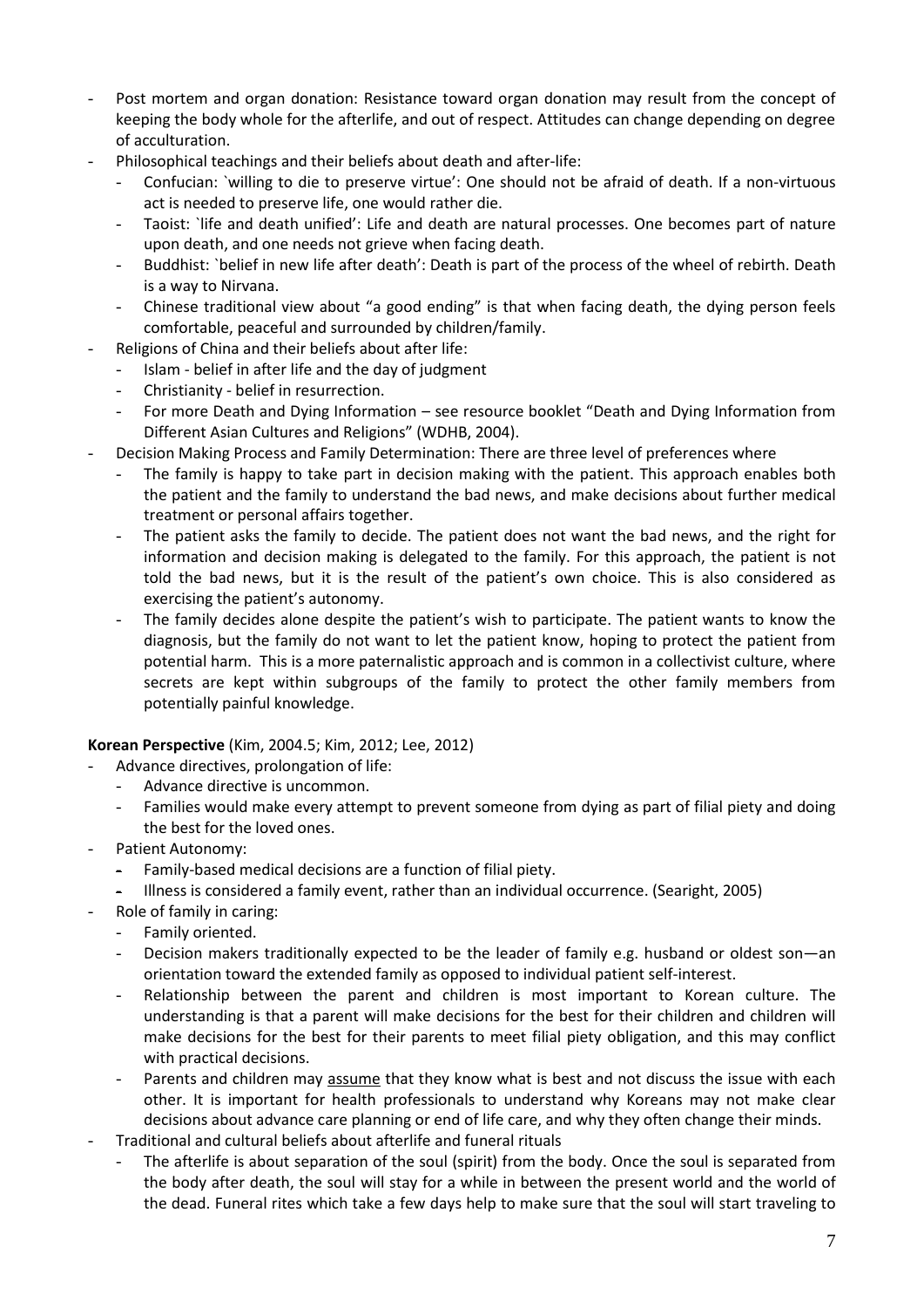the world of the dead safely without causing harm to the living or getting angry at the rest of family. As well, funeral rites allow the family time to say good bye. It is believed that the soul of dead person is taken by the messenger to the world of the dead. In modern society, the funeral rites will generally take up 3 days but can take up to 7 days.

- Most Korean believes that death is not an end but a new beginning in the cycle of rebirth and that there will be a connection between the dead and the living. The dead person will be remembered and invited at the anniversary of the ancestor's death. A descendant will prepare the best food to serve to the dead, and there is a special ceremony called sacrificial rites. The family gets together to meet the dead person whom they consider to be still a part of the family. It is believed that well prepared funeral rites often guarantees wealth and health for the descendents.
- Koreans celebrate the death of parents or grand parents if they have lived long and died in old age. This is called propitious mourning. A good death means parents' die before their children; that parents' die when their children are present; die without illness and; die after completing all parental responsibilities. It is important for health professionals to understand why Koreans may want to wait for children to arrive or come back from overseas to make decision such as removing ventilator in intensive care unit
- Beliefs about life after death differ according to a person's age, religion, education and life experiences.
- The religions of Koreans and beliefs about the after life
	- Christians accept death because there is a positive outlook on death and the after life. Christian beliefs have been deeply influenced by Confucian thought, particularly of the neo-Confucian variety. There are also Buddhist and shamanistic influences in Korean Traditional Funeral Rites.
	- For more Death and Dying Information see resource booklet about "Death and Dying Information from Different Asian Cultures and Religions" (WDHB, 2004).
- Decision Making Process and Family Determination:
	- Recent nursing research into preferences for advance directives in Korea revealed that many Korean people have an interest in advance directives (Kim, 2012). If there is no hope for recovery and death is imminent, most participants in the study did not want to receive cardiopulmonary resuscitation nor an IV or tube feeding. However, most wanted pain management care (Kim, 2012). The study showed that Koreans want to have family involvement or physician involvement for advance directives and want to verbally express their directives rather than use written documentation.
- There is a conflict between quality of life of dying person and filial piety of the children who are expected to do their best to support (both emotionally and financially) their loved one who is dying. Children will likely not want to make a decision about stopping the treatment if it is available and free.

#### **Indian Perspective** (Khanth, 2006)

- Advance directives, prolongation of life: Advance directive is uncommon; prolongation of life generally unacceptable
- Patient Autonomy: Physician and family-based decision making preferred over autonomy
- Communication:
	- Disclosing diagnosis often conveyed to family first, sensitivity and subtleness important
	- Taboo words: death, dying, cancer; non verbal cues, indirect nuances preferred over truth telling
- Role of family in caring: Caring for the sick and dying is the duty of the family
- Home, hospice, or hospital
	- Home preferred, but hospice use can be encouraged
- Post mortem and organ donation: religious sentiments make these generally unacceptable unless necessary
- Religions of India and their beliefs about after life
	- Hinduism belief in karma and rebirth
	- Islam belief in after life and day of judgment
	- Christianity belief in resurrection
	- Buddhism belief in "eight fold path" for Moksha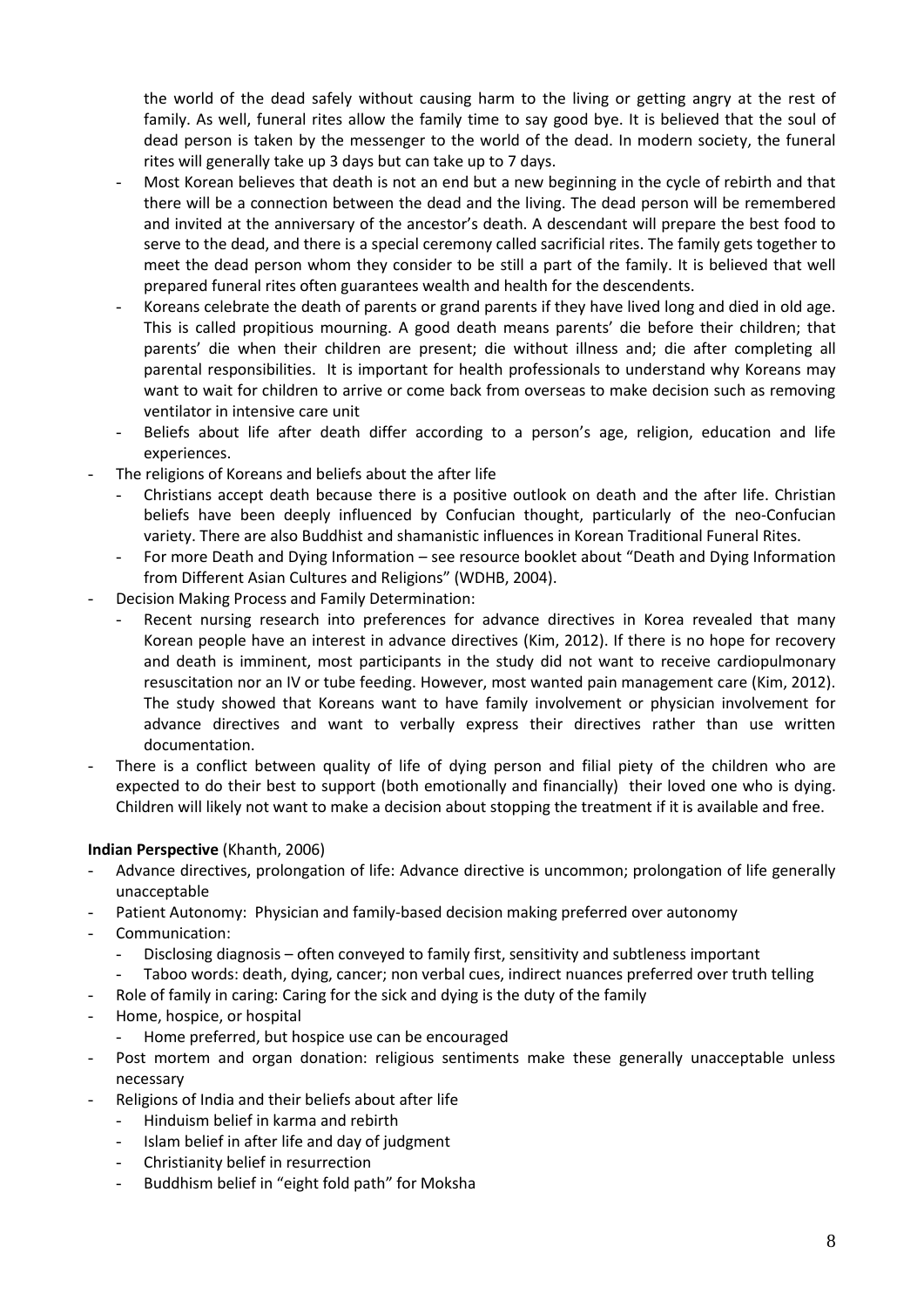- For more Death and Dying Information – see resource booklet about "Death and Dying Information from Different Asian Cultures and Religions" (WDHB, 2004)

### **Muslim Perspective** (Con, 2007; Shah, 2012)

- Concept of health in Muslim culture is based on a holistic approach and wellbeing is seen as harmony in four interacting parts – Mind, Body, Soul and Spirit.
- Disease is defined as a disturbance in these four interacting parts, due to this concept of health member of Muslim community sometimes struggles to differentiate between physical and mental disorders.
- Family support is seen as integral to the process of recovery, if a family member is sick the whole family feels responsible to look after the one in need.
- Seeking any form of treatment is allowed whether traditional or western as long as it is recommended and legal form of treatment.
- Death is believed to have its set times for every human being and is expected to come at any time, therefore well accepted.
- Muslims believe in the afterlife and the Day of Judgment. They regard death as a transition from one phase of existence to the next
- It is preferred that Muslim people die at home. Care of the dying is a regular and essential responsibility of the immediate and extended family- which has historically been managed at home. With more young Muslims becoming professionals and moving away from their family homes, this is slowly eroding.
- Many families do not wish their dying relative to be informed of the prognosis. The aim of End-of-Life care is to reduce anxiety.
- Optimism and hope are regarded as some of the fruits of faith in Islam.
- Illness and disease is a test from Allah and illness should be received with patience, meditation and prayer.
- Palliative care services are valued and effective but people need to be informed that such services exist.
- For more Death and Dying Information see resource booklet about "Death and Dying Information from Different Asian Cultures and Religions" (WDHB, 2004)

## **Sikhism and Hinduism** (Con, 2007)

- Sikhism arose from Hinduism and these religions share a culture and world view that includes ideas of karma and rebirth; collective versus individual identity; a strong emphasis on purity and; a lifestyle based on 'Ayurvedic' medicine. These religions affect end-of-life decisions and care in a number of ways
- There is a perception that talking about death may make it occur and therefore the family are often reluctant to let their loved one know about their terminal illness.
- There is a preference to die at home or in a hospital but not in a palliative care units as the latter are seen as a place for dying people and may be seen as tainted.
- Withdrawal of food and water at the End-of-Life is not likely to occur because it is believed that both are needed for a good death.
- There may be a reluctance to use pain killers as pain must be endured (to help reach a higher state of mind).
- Withdrawal of treatment is acceptable if it is futile
- For more Death and Dying Information see resource booklet about "Death and Dying Information from Different Asian Cultures and Religions" (WDHB, 2004)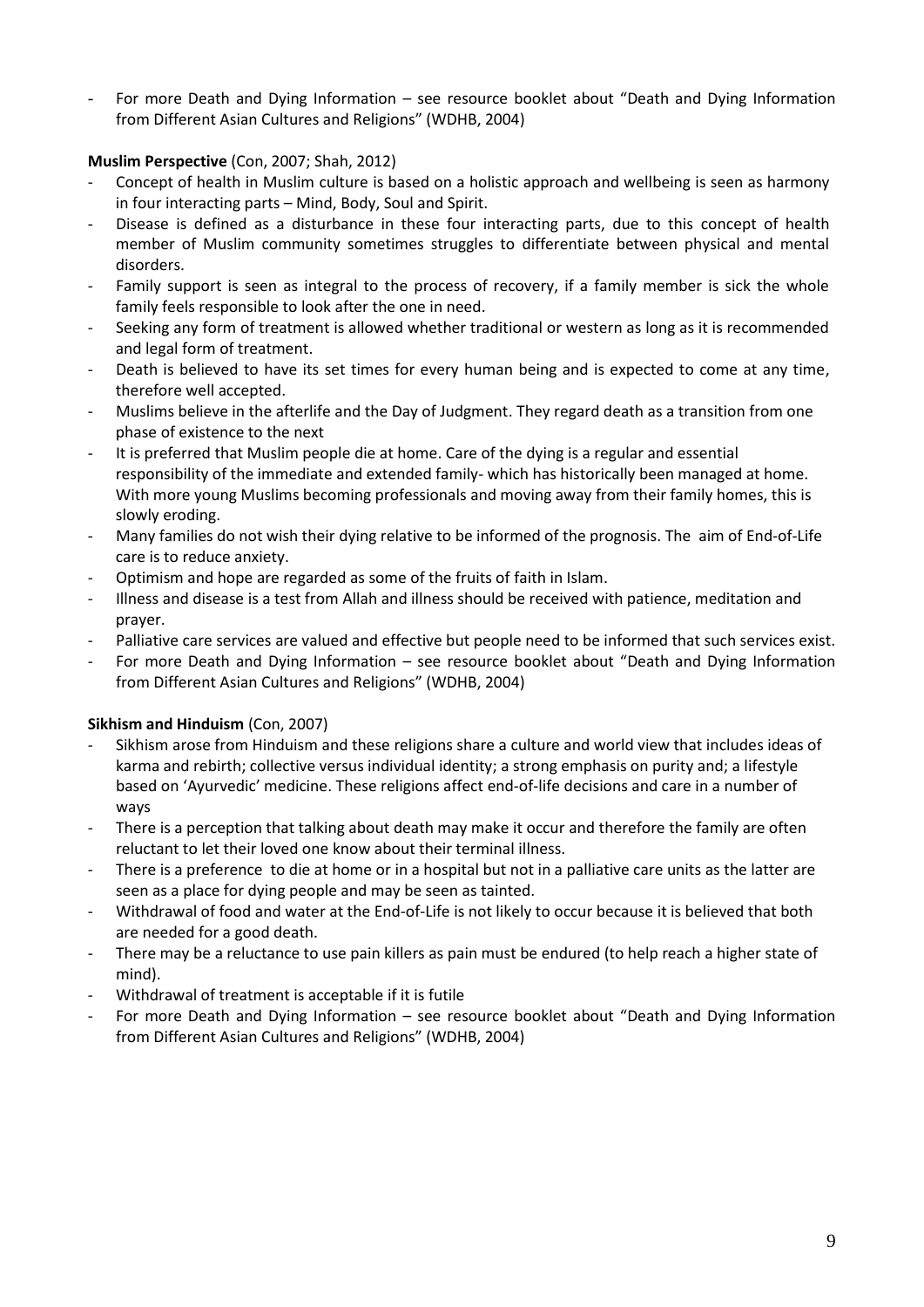#### **REFERENCES**

Con, A. (2007). *Cross-Cultural Considerations in Promoting Advance Care Planning in Canada.*  Canada:Palliative and End-of-Life Care Unit, Chronic and Continuing Care Division, Secretariat on Palliative and End-of Life Care, Primary and Continuing Health Care Division of the Health Care Policy Directorate, Health Canada (Contract Reference Number 4500150490).

Hofstede, G.J., Pedersen, P. & Hofstede G. (2002). Exploring culture. USA: Intercultural Press

- Htut, Y., and Shahrul K., and Poi, P.J.H., (2007) *The Views of Older Malaysians on Advanced Directive and Advanced Care Planning: A Qualitative Study.* Asia Pacific Journal of Public Health, 19 (3). pp. 58-67. ISSN 1-800-818-7243/ Official URL:<http://aph.sagepub.com/cgi/content/refs/19/3/58>
- Khanth, F. (2006) *Cultural Competence in End of Life Care for Asian Indian Immigrants.* Dalhouse University School of Health Services Administration. Retrieved fro[m http://www.nels.dal.ca.html](http://www.nels.dal.ca.html/)
- Kim, M-H., Im, Y-O., Kyun. K-J. (2004.5). A good death study on meaning –blessed death- , Korean Journal of Social Welfare, Retrieved from: [http://www.twin.or.kr/bbs/upload/input/Board\\_bbs7\\_1430\\_1.pdf](http://www.twin.or.kr/bbs/upload/input/Board_bbs7_1430_1.pdf)
- Kim, S-S., Lee, W-H., Cheon, J.H., Lee, J-E., Yeo, K.S. &Lee, J.H. (2012). *Preferences for Advance Directives in Korea. Korea*: College of Nursing, Yonsei University. Nursing Research and Practice Vol 2012 (2012), Article ID 873892, 7 pages doi:10.1155/2012/873892. Retrieved from: <http://www.hindawi.com/journals/nrp/2012/873892/>
- Lee, H. (20-8-2012). Personal Communication
- Lip, R. (2009). *Advance Care Planning: Let's Talk About Your Preferences for Care at the End of Life.* The Singapore Family Physician Vol35 No 3 Jul-Sep 2009-93
- Mehta, S. (2012). *Health needs assessment of Asian people living in the Auckland region*. Auckland: Northern DHB Support Agency.
- Searight, HR., Gafford, J. (2005). *Cultural Diversity at the End of Life: Issues and Guidelines for Family Physicians*. Forest Park Hospital Family Medicine Residency Program, St. Louis, Missouri. Retrieved from<http://www.aafp.org/afp/2005/0201/p515.html>
- Shah, Khalid (28-8-2012), Personal Communication
- Statistics New Zealand (2008). *New Zealand Family and Household Projections*. Wellington: Statistics New Zealand
- Tse, CY, Chong, A., Fok Sy, (2003). *Breaking bad news: a Chinese perspective*. Palliative Medicine. Retrieved: <http://pmj.sagepub.com/content/17/4/339>
- WDHB, Asian Health Support Services (2004). Death and Dying, Information from Different Cultures and Religions. Complied by Asian Health Support Services November 2004, www.caldresources.org.nz
- WDHB, Asian Health Support Services (2010) *CALD 1: Culture and Cultural competency*. Auckland: WDHB, Asian Health Support Services. Retrieved from: [www.caldresources.org.nz](http://www.caldresources.org.nz/)
- WDHB, Asian Health Support Services (2010) *CALD 2: Working with Migrant Patients*. Auckland: WDHB, Asian Health Support Services. Retrieved from: [www.caldresources.org.nz](http://www.caldresources.org.nz/)